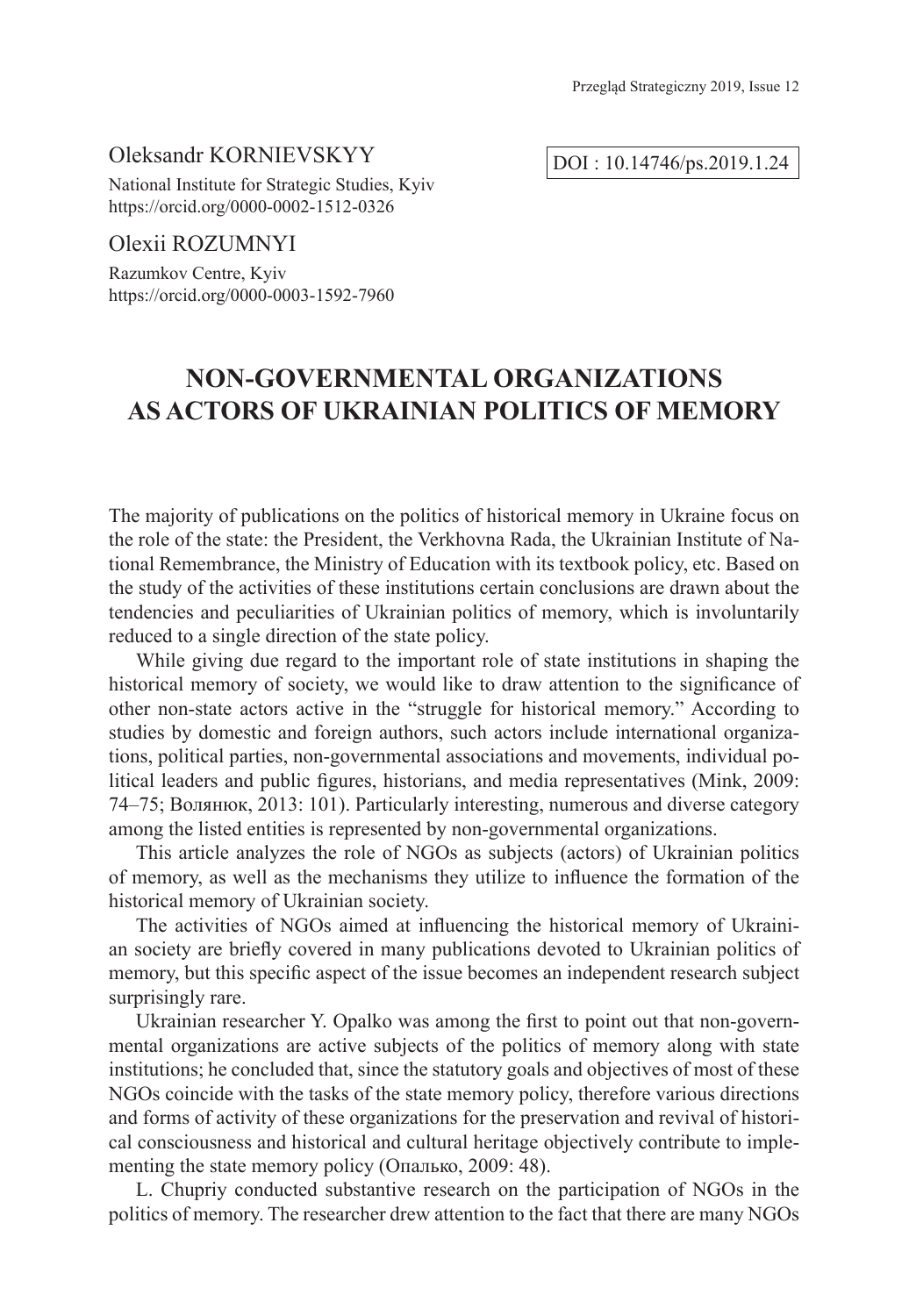in Ukraine, involved in shaping public perceptions of the country's historical past and proposed their classification by the direction of activity: 1) organizations conducting research activities and protecting memorials; 2) educational and enlightenment organizations; 3) Cossack-oriented organizations; 4) youth organizations of historical direction; 5) veteran organizations. L. Chupriy pointed to the necessity of interaction of the state with this segment of civil society and drew attention to a significant number of organizations promoting the Soviet-Russian historical narrative (Чупрій, 2009).

Based on the analysis of the register of civic organizations of the Ministry of Justice of Ukraine and the program documents of certain civic associations acting as subjects of the politics of memory, O. Volyanyuk developed the following classification: 1) civic organizations established by live witnesses, participants or victims of certain events in the past, or in memory of the victims of tragic historical realities; 2) civic organizations, the activities of which are aimed at protecting and recreating certain traditions preserved by public memory; 3) scientific and cultural-educational organizations with activities focused on studying and popularizing knowledge about the past, research and discovery of previously unknown pages of history. At the same time, O. Volyanyuk points out that the information indicated in the official register does not fully disclose the practical activities of these organizations, and most of the registered organizations are not active at all (Волянюк, 2009).

V. Babka proposed the classification of NGOs according to the degree of priority of the politics of memory, along with other activities: 1) those specializing in this work (or if it is essential for them); 2) those engaged in the specified activity along with other projects; 3) those occasionally engaged in carrying out tasks of the politics of memory (Бабка, 2014).

L. Vengrynyuk, based on a somewhat extended Volyanyuk's classification, analyzed the list of non-governmental organizations registered by regional departments of justice in Lviv, Ivano-Frankivsk and Ternopil oblasts (Венгринюк, 2013).

Overall, the activities of NGOs as actors of Ukrainian politics of memory are underresearched. Existing research is mostly based on the analysis of NGO registries, names and official programs of these organizations. At the same time, some authors consider it difficult to draw up a more or less comprehensive and adequate list of civic organizations that implement their own memory policies. In particular, according to Y. Opalko, this direction is not recorded as a separate activity in the statistical reporting, and most domestic NGOs, according to their own reports, are polyfunctional, which means they are active in various spheres of public life (Опалько, 2009: 46). O. Volyanyuk points to the fact that only 10–20% of NGOs registered by the Ministry of Justice of Ukraine are truly active, while the quality of civil society is determined not only by the number of associations but also by their effectiveness and the ability to influence the state's decision-making (Волянюк, 2009).

These circumstances urged us to abandon quantitative research methods in favor of comparative qualitative analysis, namely the method of studying specific cases (case study). The expediency and necessity of applying qualitative comparative methods in political science along with quantitative (statistical) were proved by A. Lijphart. Case study is appropriate if quantitative methods do not allow obtaining relevant results. At the same time, given the small sample, this research strategy is more suitable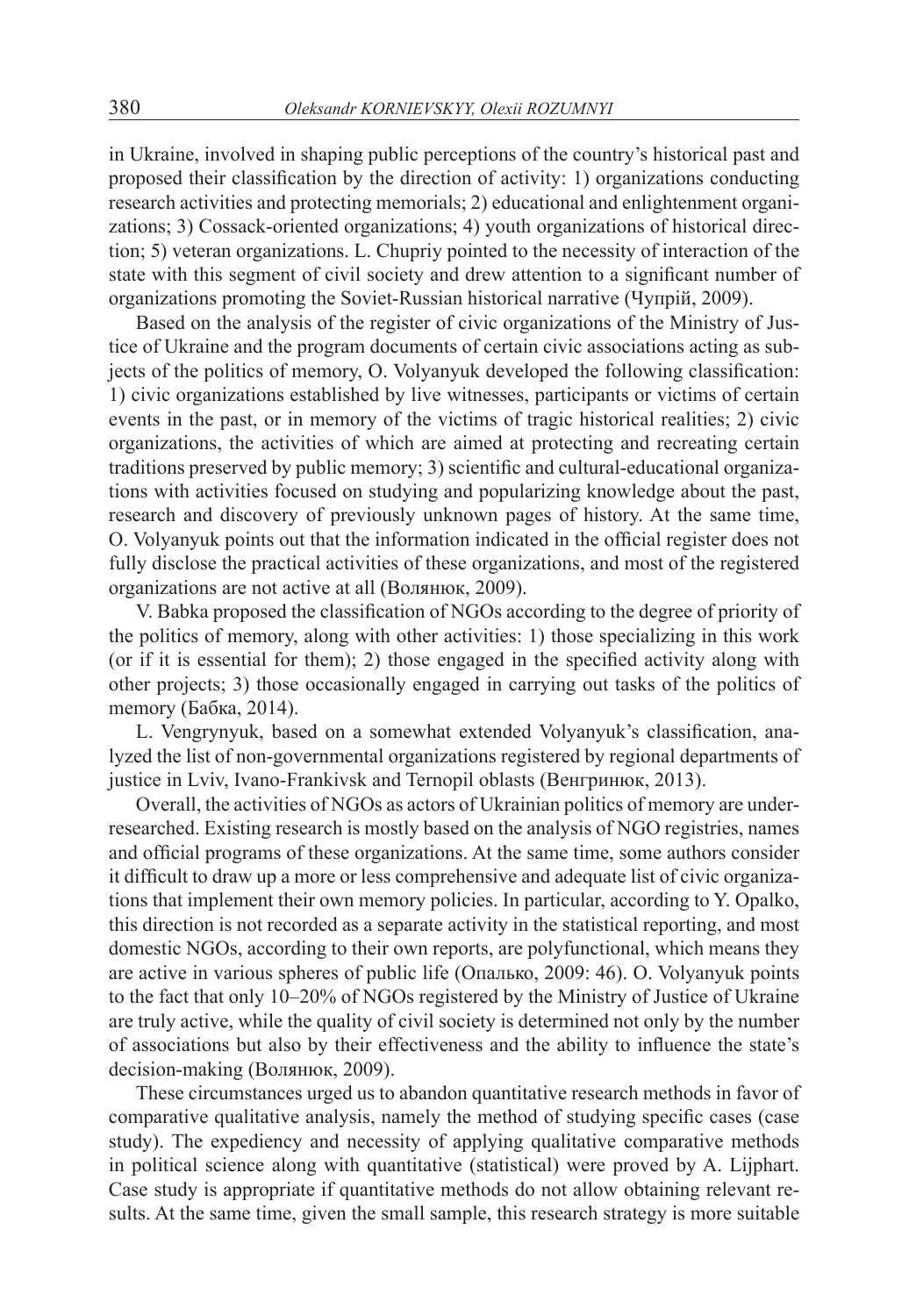for developing hypotheses and their testing than for formulating general conclusions (Lijphart, 1971).

In general, case study is an in-depth study of a single situation (several situations) in order to understand a wider class (of similar) cases. The case study may include studying one, two or more cases. A single case is often used by scientists at the pilot stage of the study; it is primarily intended to generate hypotheses or to test the likelihood of a hypothesis. Also, the case study method is used in the form of dual comparison – the study of two cases (similar as much as possible, or vice versa – fundamentally different from each other). Another option is to analyze several situations. Four, five and even more cases may be chosen, but most often three cases become the objects of the study. Sometimes this research strategy is used for classification, where each case describes different variations and forms of a particular phenomenon (Арабаджиєв, 2015). In our opinion, the latter option is the most preferred, since it combines the capabilities of the other two, and also allows researchers to apply the most comprehensive and varied array of information.

Based on common typologies of approaches to the use of the case study method in political sciences, we can place our study into the empirical-interpretative direction, which involves working with case-objects as empirical units, on the basis of which certain interpretive schemes are constructed (Ragin, Becker, 1992; Atteslander, 2008; Яковлєв, 2011).

When applying the method of studying individual cases, a well-reasoned and careful selection of specific cases is crucial. Our criteria for selecting objects for analysis were as follows: 1) indisputable participation in the politics of memory – only those NGOs that openly declare their purpose to influence public perceptions of the past and implement their own memory policies actively and systematically were considered; 2) high influence – organizations have significant potential to influence drafting the state memory policy/significant resources to influence public opinion/powerful sponsors and patrons. At the same time, the authors of this article tried to select those organizations that take up very different positions on the battlefield for memory and identity.

Hence, the following NGOs were identified as objects of our research: the Center for the Study of the Liberation Movement, which focuses on the history of the Ukrainian Insurgent Army and the Organization of Ukrainian Nationalists and is closely integrated with modern state memory policy in Ukraine; "Tkuma" Ukrainian Institute for Holocaust Studies founded by the Jewish community of the city of Dnipro, which includes mighty rich and influential people in Ukraine; the Babyn Yar Holocaust Memorial Center, the key sponsors of which have close ties with Russia, and the project itself has repeatedly been accused of ignoring the Ukrainian memorial context and recreating the Soviet model of memory of the Second World War.

It should be noted that the link between the public image of the historical past and politics is tight and multifaceted: the historical memory of society sets the meaning and value frameworks for the political process, and its participants, in turn, not only adapt to these frameworks but also try to regulate them according to their own needs. In this article, we consider politics of memory as social practices and norms related to the regulation of the collective vision of the past (this definition of the politics of memory suggested by the Political Encyclopedia leaves aside another equally impor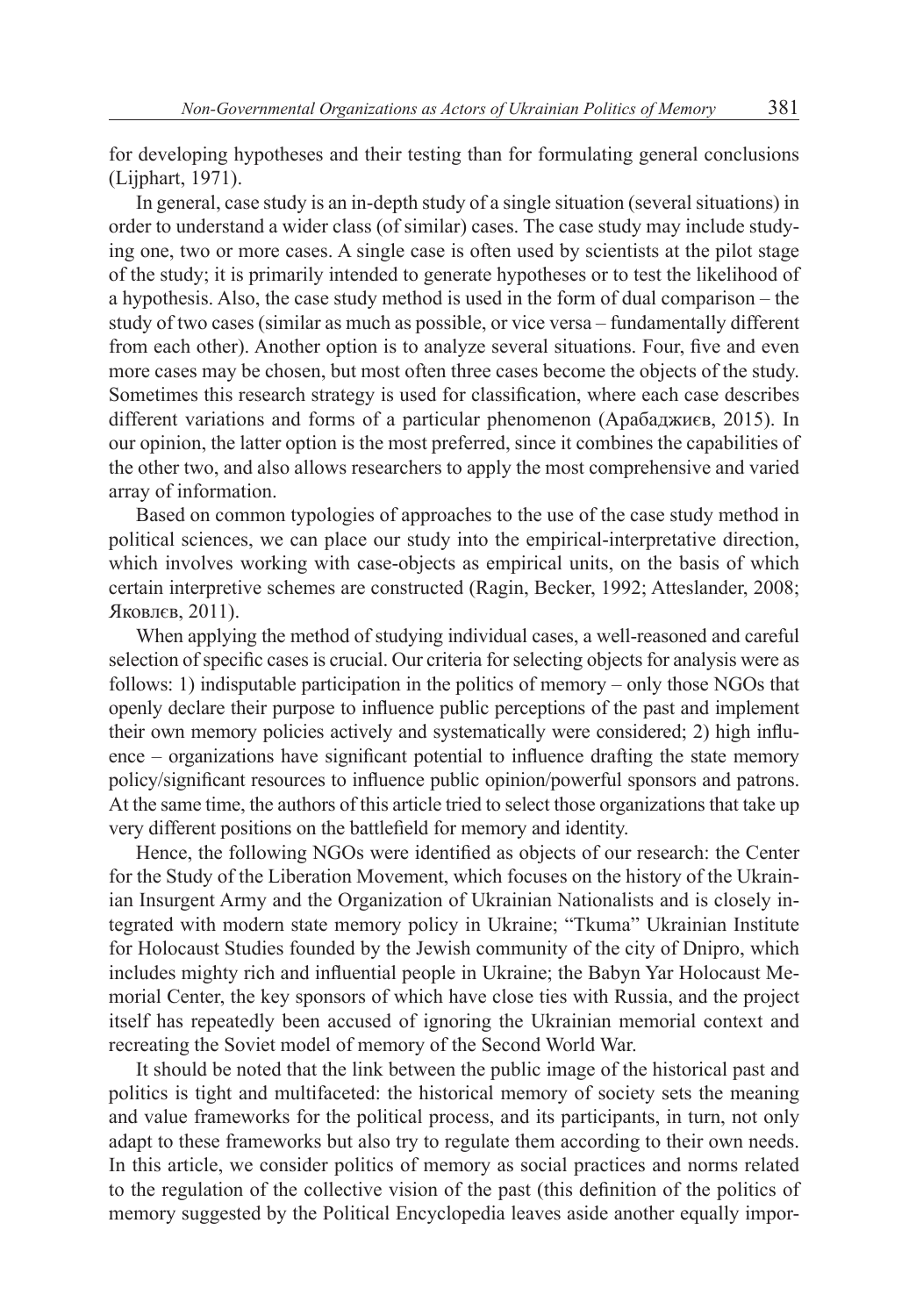tant aspect – political instrumentalization of the past (*Політична енциклопедія*, 2012: 570–571). Therefore, we do not aim to analyze the purpose why some actor propagates a certain historical narrative, but merely acknowledge its activity in shaping the historical memory of society.

## **CENTER FOR THE STUDY OF THE LIBERATION MOVEMENT**

The Center for the Study of the Liberation Movement is a non-governmental organization that explores various aspects of the Ukrainian liberation movement of the 20th century, processes of overcoming the consequences of the totalitarian past in the former USSR countries, countries of Central and Eastern Europe. The Center was founded in 2002 in Lviv. According to open source information, the Center for the Study of the Liberation Movement is active in many directions simultaneously (*Енциклопедія історії України*, 2013: 455–456; *Центр досліджень визвольного руху*; *ЦДВР* – *Національний музей-меморіал жертв окупаційних режимів*):

- apart from research the Center for the Study of the Liberation Movement analyzes national memory policy, develops curricula, provides institutions and stakeholders with consultations, expert assessments on the history of the liberation movement, repressive regimes of the 20th century;
- the Center for the Study of the Liberation Movement held documentary exhibitions "The Ukrainian Insurgent Army: the Story of the Unbroken," "The Willpower: Leaders of the Liberation Movement: E. Konovalets, S. Bandera, R. Shukhevych, V. Cook." Also, the Center has published dozens of historical monographs and publishes the journal "Ukrainian Liberation Movement" annually;
- in 2009, the Center for the Study of the Liberation Movement in cooperation with the Security Service of Ukraine became a co-founder of the Lonsky Prison Museum and Memorial to Victims of Occupation Regimes in Lviv in the former KGB and Gestapo prison;
- the Center for the Study of the Liberation Movement has a specialized library and archive, assists citizens in finding archival information on the victims of repressions and supporters of the liberation movement;
- in cooperation with the Ivan Franko National University of Lviv and the Lonsky Prison Museum and Memorial to Victims of Occupation Regimes, the Center for the Study of the Liberation Movement created the Electronic Archive of the Ukrainian Liberation Movement, which today contains over 26,000 documents (*Електронний архів українського визвольного руху*);
- the Center for the Study of the Liberation Movement developed the program of access to the archives of the KGB of the Ukrainian Soviet Socialist Republic (inherited by the Security Service of Ukraine), which was launched in 2008–2010 and further developed after 2014.

It should be noted that such extensive and multifaceted activities of this organization involve significant organizational and resource opportunities.

Quite detailed information on the activities of the Center for the Study of the Liberation Movement can be found in the press release of this organization, published after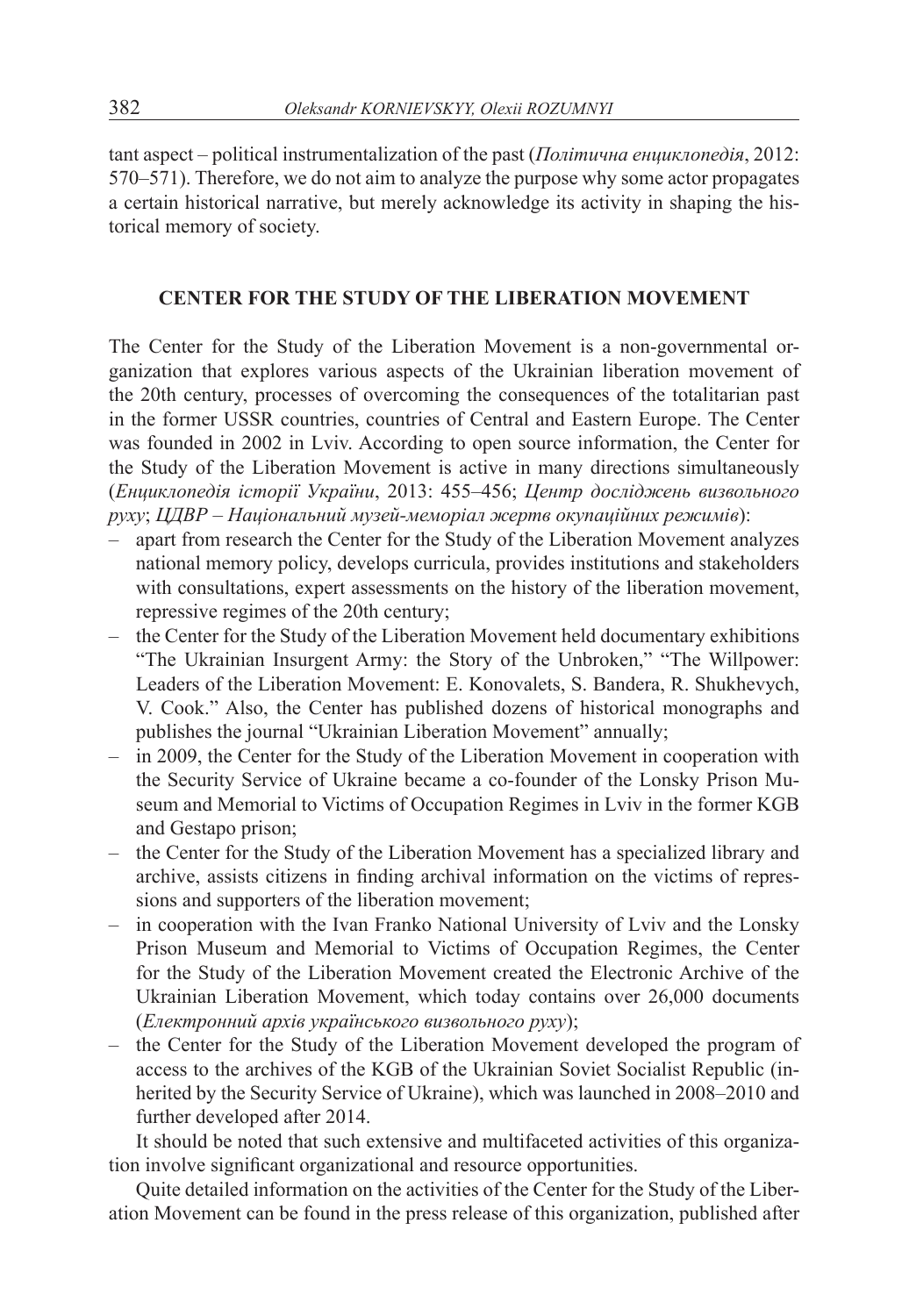the report-election conference held on March 22, 2008. According to the report, when discussing the activities of the Center, the conference participants paid particular attention to cooperation with authorities, scientific institutions, NGOs and individuals.

In such a way, at that time, the Center for the Study of the Liberation Movement provided information and consultation support for national events of the Lviv Regional State Administration on preserving national memory. At the request of the Standing Committee of the Lviv Regional State Administration on Culture, Spiritual Revival, Mass Media and Tourism, the Center, together with the Lviv office of the Ukrainian Institute of National Remembrance, had developed a five-year program (2008–2012) on preserving national memory. According to it, individual projects of the Center for the Study of the Liberation Movement (including long-term ones) should have been financed. Together with the Lviv City Council, the Center and the Ukrainian Institute of National Remembrance carried out a project on creating the Lonsky memorialresearch complex under the concept developed by the Center. Such cooperation also was established with the Secretariat of the President of Ukraine: the Center provided professional assistance during the organization of foreign visits of the Head of State that were thematically related to the Ukrainian liberation movement. The Center's management also planned a series of negotiations with state administrations of the western regions on implementing programs aimed at popularizing the history of the Ukrainian liberation movement and declared its intention to extend this practice to the east of the country in the future.

Moreover, the Center for the Study of the Liberation Movement established close cooperation with the vast majority of local history museums in Ivano-Frankivsk oblast, academic institutions (I. Krypiakevych Institute of Ukrainian Studies, National Academy of Sciences of Ukraine, Dnipropetrovsk National University, Ivan Franko National University of Lviv, Ukrainian Catholic University, National University of Ostroh Academy, etc.) in scientific activity, which included holding scientific conferences, roundtables and implementation of joint publishing projects.

Among the priorities of the Center for the Study of the Liberation Movement was the development, lobbying and monitoring of the implementation of the regional "Program of Commemoration of National Memory" for 2008–2012 and the establishment of offices in the central and eastern Ukraine (which involved carrying out projects related to the activities of the Organization of Ukrainian Nationalists in this region by the Center's partners) (*Центр досліджень визвольного руху обрав нове керівництво*…, 2008).

One should also notice direct incorporation of representatives of the Center for the Study of the Liberation Movement into line state structures (such as the Ukrainian Institute of National Remembrance), which ensured them significant influence on state memory policy in 2008–2010 and especially from 2014. The prime example here is the biography of V. Vyatrovych, who headed the Center in 2002–2008. In 2008, he started working at the Ukrainian Institute of National Remembrance and became a scientific consultant of the international project "Ukraine Remembers – the World Acknowledges" – an information campaign developed by this institution for the 85th anniversary of the Holodomor (which fell at the wake of President V. Yushchenko's memory policy). The same year V. Vyatrovych became the director of the Branch State Archives of the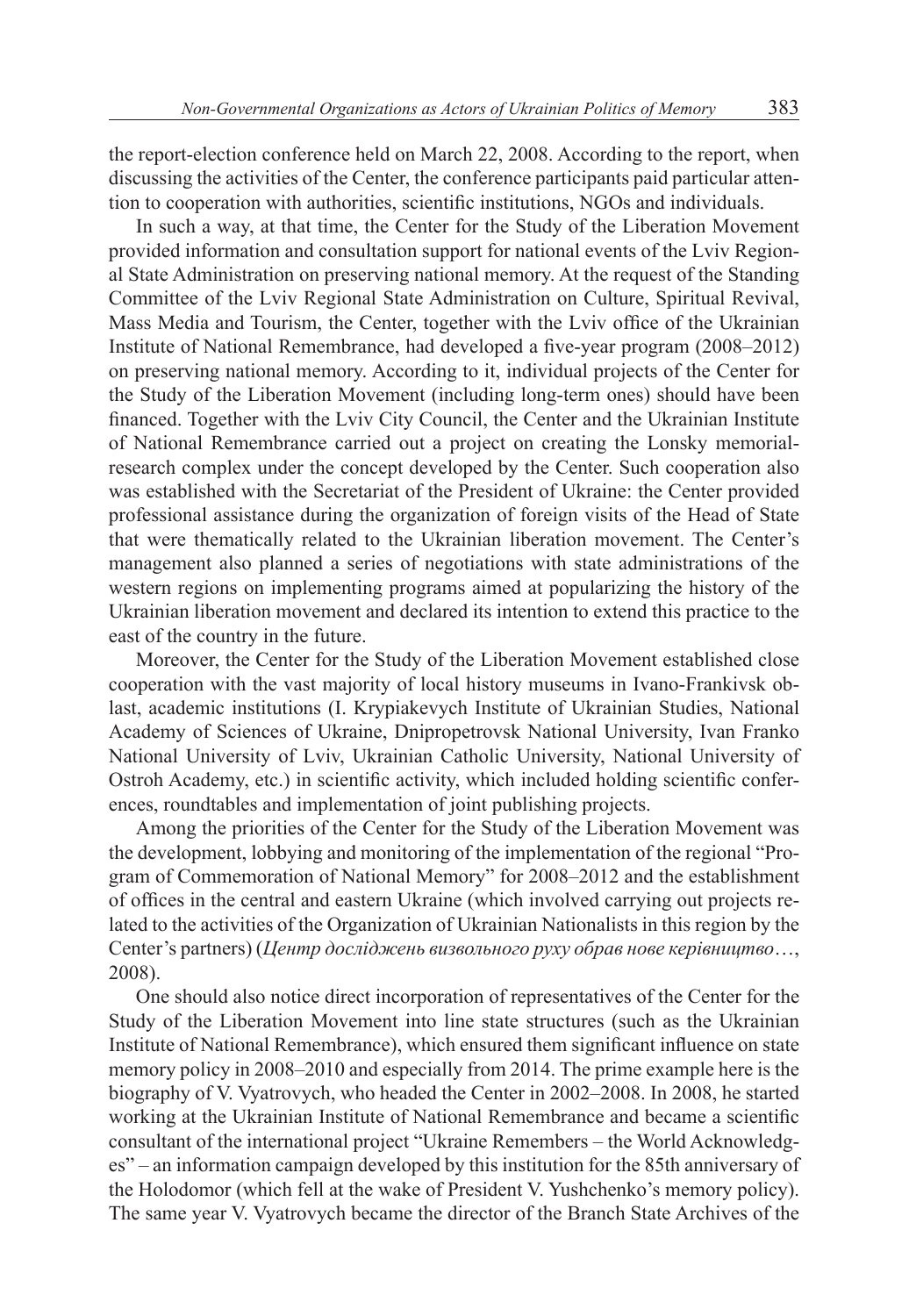Security Service of Ukraine and held this post until March 2010. After the Revolution of Dignity, in 2014, he was appointed director of the restructured Ukrainian Institute of National Remembrance and became one of the key figures in shaping state memory policy in Ukraine (while remaining the head of the Academic Council of the Center for the Study of the Liberation Movement and, undoubtedly, retaining great influence within this organization) (*Вятрович Владимир*…, 2017). It was during this period that a number of dekomunization laws were drafted and approved in Ukraine, and they fully meet the declared objectives of the Center's activities (in particular, the Laws "On the Legal Status and Remembrance of the Fighters for the Independence of Ukraine in the 20th Century," "On Access to the Archives of Repressive Bodies of Totalitarian Communist Regime of 1917–1991" and "On the Condemnation of the Communist and National Socialist (Nazi) Regimes, and Prohibition of Propaganda of Their Symbols").

Other representatives of the Center for the Study of the Liberation Movement have a similar employment history (*Український інститут національної пам'яті*, *Центр досліджень визвольного руху обрав нове керівництво*, 2014). For example, A. Shpak, who served as a director of the Center after V. Vyatrovych's resignation, later became his deputy at the Ukrainian Institute of National Remembrance. I. Kulyk used to be an expert on access to archives at the Center for the Study of the Liberation Movement; in 2014–2015, he was director of the Archives of the Security Service of Ukraine, and now he heads the Department for the Institutional Support of the National Memory Policy at the Ukrainian Institute of National Remembrance. A. Kohut, who for some time also served as a director of the Center and led the Electronic Archive of the Liberation Movement, in 2016, headed the Archives of the Security Service of Ukraine; he also serves as a manager of the "National Memory Policy" group of the "Reanimation Package of Reforms" and a member of the Public Committee for Commemorating the Victims of the Holodomor-Genocide of 1932–1933 in Ukraine (*Політика національної пам'яті*; *Архів СБУ очолив новий директор*, 2016).

### **"TKUMA" UKRAINIAN INSTITUTE FOR HOLOCAUST STUDIES**

The "Tkuma" Ukrainian Institute for Holocaust Studies was founded in 1999 by the Jewish community of Dnipro as a charitable organization *("Ткума" – інститут вивчення Голокосту*, 2017). The initial task of the Institute was to establish the "Memory of the Jewish People and the Holocaust in Ukraine" Museum, which opened in 2012. This museum evinces the great resource capabilities of organizations and people who had contributed to the creation of "Tkuma." This is the third largest Holocaust memorial in the world. The total area of its exposition is about 3 thousand square meters. The museum comprises four main halls located on three floors of the "Menorah" cultural and business center owned by the Dnipro Jewish community. As stated on the "Menorah" website, it is the world's largest Jewish complex, the idea and "full implementation of the project was possible thanks to the President of Dnepropetrovsk Jewish community Gennady Bogolyubov and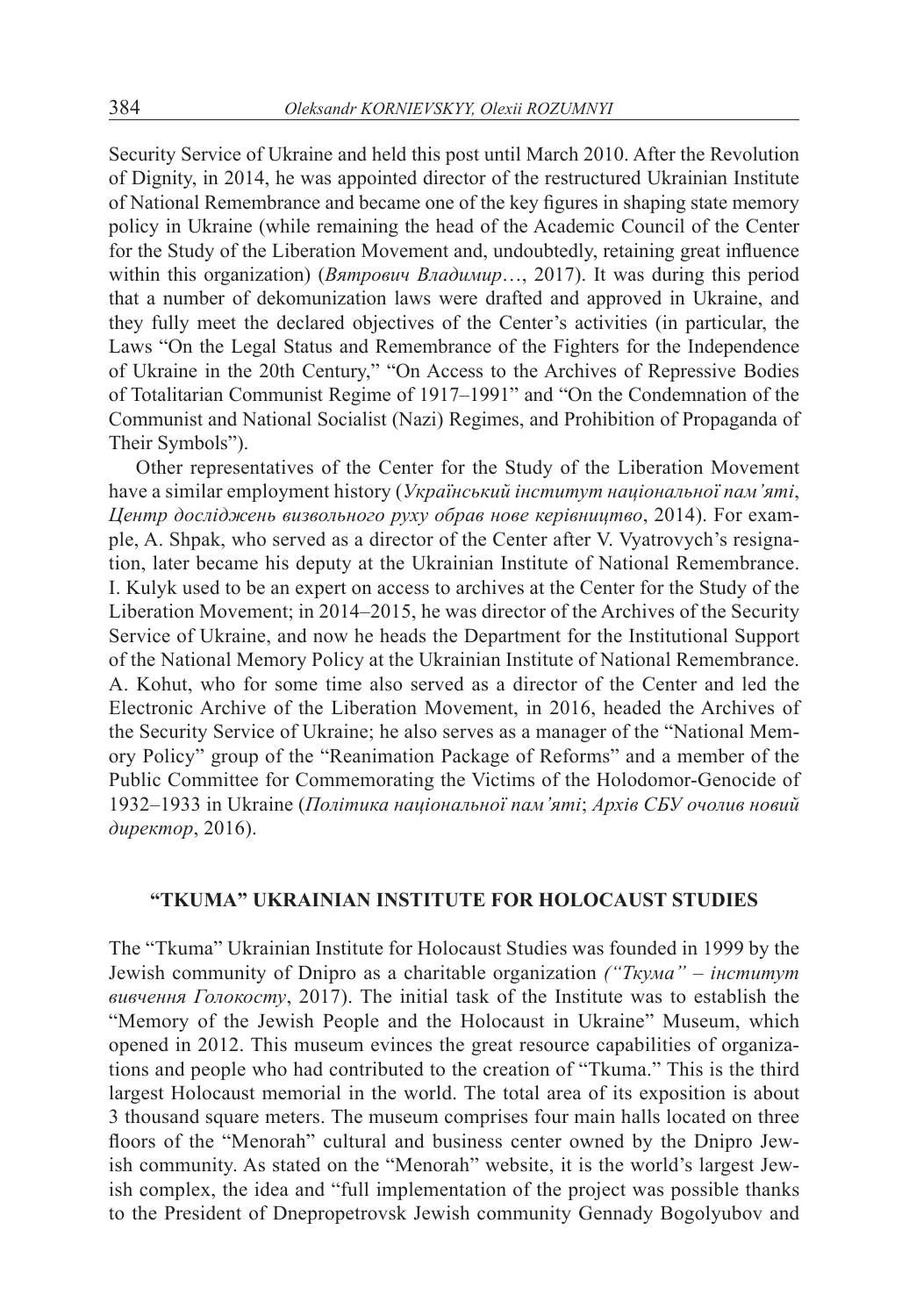the President of the United Jewish Community of Ukraine Ihor Kolomoyskyi"<sup>1</sup> (*Культурно-деловой центр "Менора"*).

As explained by "Tkuma" director I. Shchupak, the main direction of the Institute's activities is scientific work, namely the study of the contemporary problems of the Holocaust history, intercultural and interethnic relations and specific issues related to the Holocaust (righteous among the nations, collaboration, peculiarities of Nazi propaganda etc.). A range of publications (monographs, collections of documents and articles) and conferences is the product of their scientific work. "Tkuma" cooperates with many scientific centers such as the Institute of History of Ukraine of the National Academy of Sciences of Ukraine, I. F. Kuras Institute of Political and Ethnic Studies of the National Academy of Sciences of Ukraine, and universities.

However, the educational and promotional activities of the Institute are equally robust. "Tkuma" works in partnership with the Institute of National Remembrance, the Ukrainian Catholic University, regional institutes of postgraduate education. In particular, together with institutes of postgraduate education, the program "Study of the History of the Second World War and the Holocaust in the Context of the Modern War Against Ukraine" was developed. Cooperation with the Ministry of Education and Science of Ukraine has been maintained for over 15 years, which includes joint seminars and programs (*"Ткума" – інститут вивчення Голокосту*, 2017). For instance, the plan of measures approved by the Ministry for the 75th anniversary of the Babyn Yar tragedy (order  $\mathbb{N}_2$  312 of March 23, 2016) provides for holding the following events in cooperation with "Tkuma" Ukrainian Institute for Holocaust Studies:

- a series of seminars for teachers of history of Ukrainian secondary schools "Study of the History of the Second World War and the Holocaust in the Context of the Modern War Against Ukraine";
- mobile educational and museum exhibitions of "Tkuma" Ukrainian Institute for Holocaust Studies and the "Memory of the Jewish People and the Holocaust in Ukraine" Museum;
- a youth project (student youth from Ukraine, the US, Canada, Israel, Europe), which includes roundtables, educational sessions, trainings and the International Competition for Youth Works "Lessons of War and Holocaust – Lessons of Tolerance."

Also, "Tkuma" Institute features as a co-organizer of the international symposium devoted to the Babyn Yar tragedy and memory of it.

According to I. Shchupak, "Tkuma" implements its educational programs primarily through work with teachers. "Yes, there are programs of work with both students and pupils, but we believe that the most effective way is to work with teachers because they are 'multipliers' " (*"Ткума" – інститут вивчення Голокосту*, 2017). I. Shchupak himself is the author of a number of school history textbooks, which are widely used in the general education system ("World History. 11th Grade," "World History. 10th Grade," "World History. 9th Grade," "World History. 6th Grade") (Пришко, Щупак, 2013).

<sup>1</sup> Gennady Bogolyubov and Ihor Kolomoyskyi are at the top list of the richest people in Ukraine. See at: *100 richest Ukrainians ranking sees 20 new millionaires*, https://www.kyivpost.com/ukrainepolitics/100-richest-ukrainians-ranking-sees-20-new-millionaires.html (27.10.2019).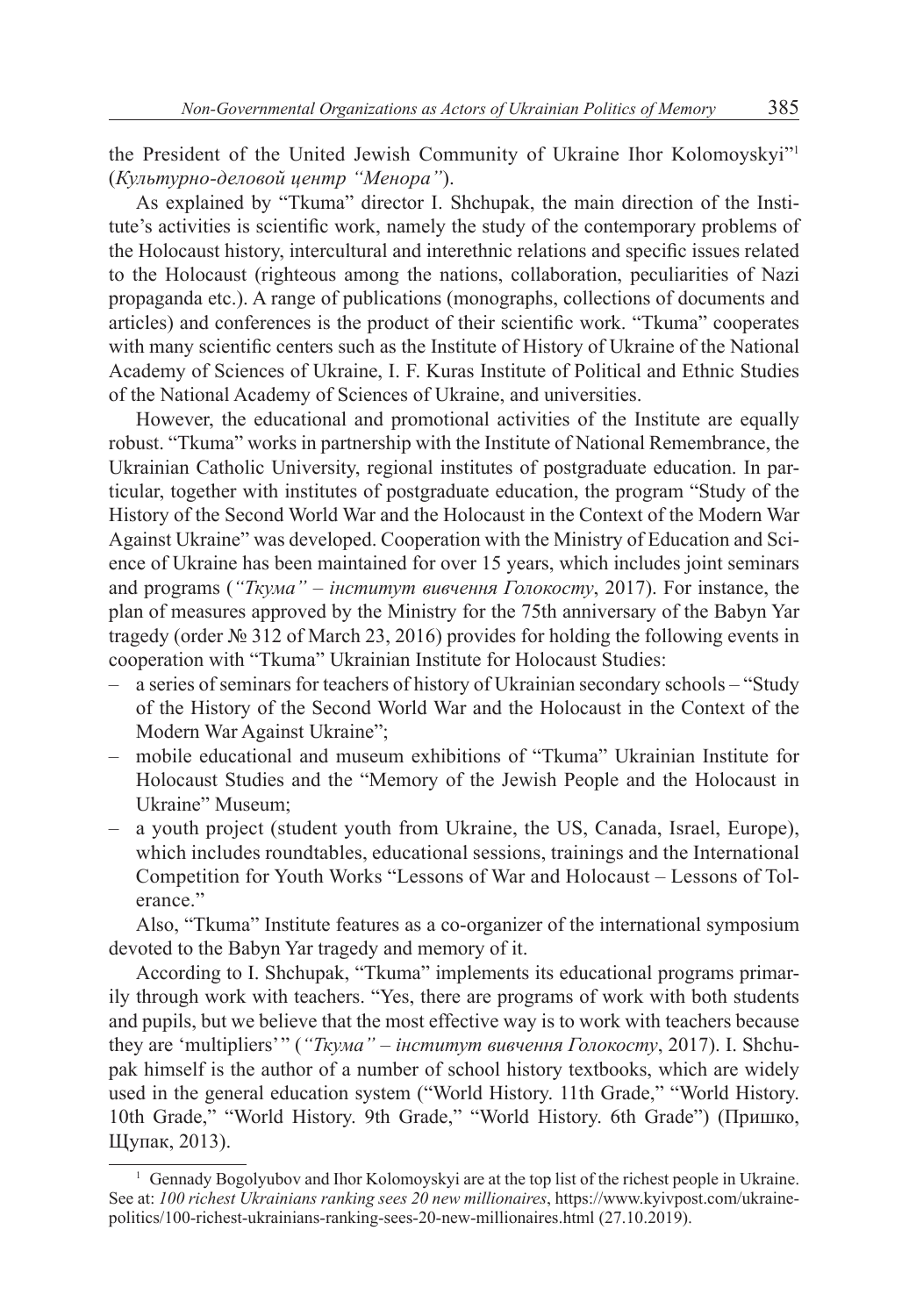Despite the apparent emphasis on the ethnohistory of Jews and the Holocaust, "Tkuma's" activities cover a much wider range of historical issues. This includes rethinking of the history of the Holocaust as part of Ukrainian national narrative, and coverage of the supranational context of historical events (*"Ткума" – інститут вивчення Голокосту*, 2017). For example, on November 15, 2018, the exhibition "For our Freedom and Yours 1968–2018" was opened in the Holocaust Museum, which was dedicated to the 50th anniversary of the dissidents' protests in defense of the Prague Spring. Among its co-organizers are the Embassy of the Czech Republic in Ukraine, the Institute for the Study of Totalitarian Regimes (the Czech Republic), the Ukrainian Institute of National Remembrance, the State Archives of the Security Service of Ukraine. The available information leads to the conclusion that "Tkuma" Institute is quite closely integrated into state memory policy.

### **BABYN YAR HOLOCAUST MEMORIAL CENTER**

According to the Babyn Yar Holocaust Memorial Center website (babynyar.org), it is a non-profit educational institution that documents and commemorates the Holocaust, in particular, the Babyn Yar mass shootings of September 1941.

The following tasks of the Memorial Center are declared to:

- perpetuate the memory of all victims of the tragedy by telling their story;
- explain the relationship between Jews with non-Jews in Kyiv and Ukraine;
- establish a research center specialized on the Holocaust and other crimes committed in the territories of Ukraine, Eastern Europe, and the former Soviet Union;
- develop an educational platform aimed at stimulating a comprehensive understanding of the Babyn Yar tragedy and providing the public with tools for dealing with the Holocaust topic;
- attract the attention of society to the threats of totalitarian, extremist, nationalist and racist ideologies, while supporting cultural, ethnic, religious and social differences;
- show the value of heritage and memory in building a democratic society and a peaceful future (*Меморіальний центр Голокосту "Бабин Яр"*).

However, such Memorial Center does not yet exist either factually or legally. Judging by the website, one may note that it is just about the project to be finalized by the physically established Babyn Yar Holocaust Memorial in 2023. The construction of the building itself is planned for 2020–2022, and till that time design will be developed, the historical narrative of the Center permanent exhibition will be defined, and the necessary financial resources will be attracted. The charitable organization "The Babyn Yar Holocaust Memorial Center" Charitable Fund" founded in September 2016 is virtually engaged in the project implementation and accumulates resources for establishing the Memorial Center itself.

The Fund's supervisory board includes well-known and influential people, in particular, businessman and philanthropist V. Pinchuk, singer S. Vakarchuk, former world boxing champion V. Klitschko (younger). However, most members of the supervisory board are not citizens of Ukraine. Among them, the most noticeable is a group of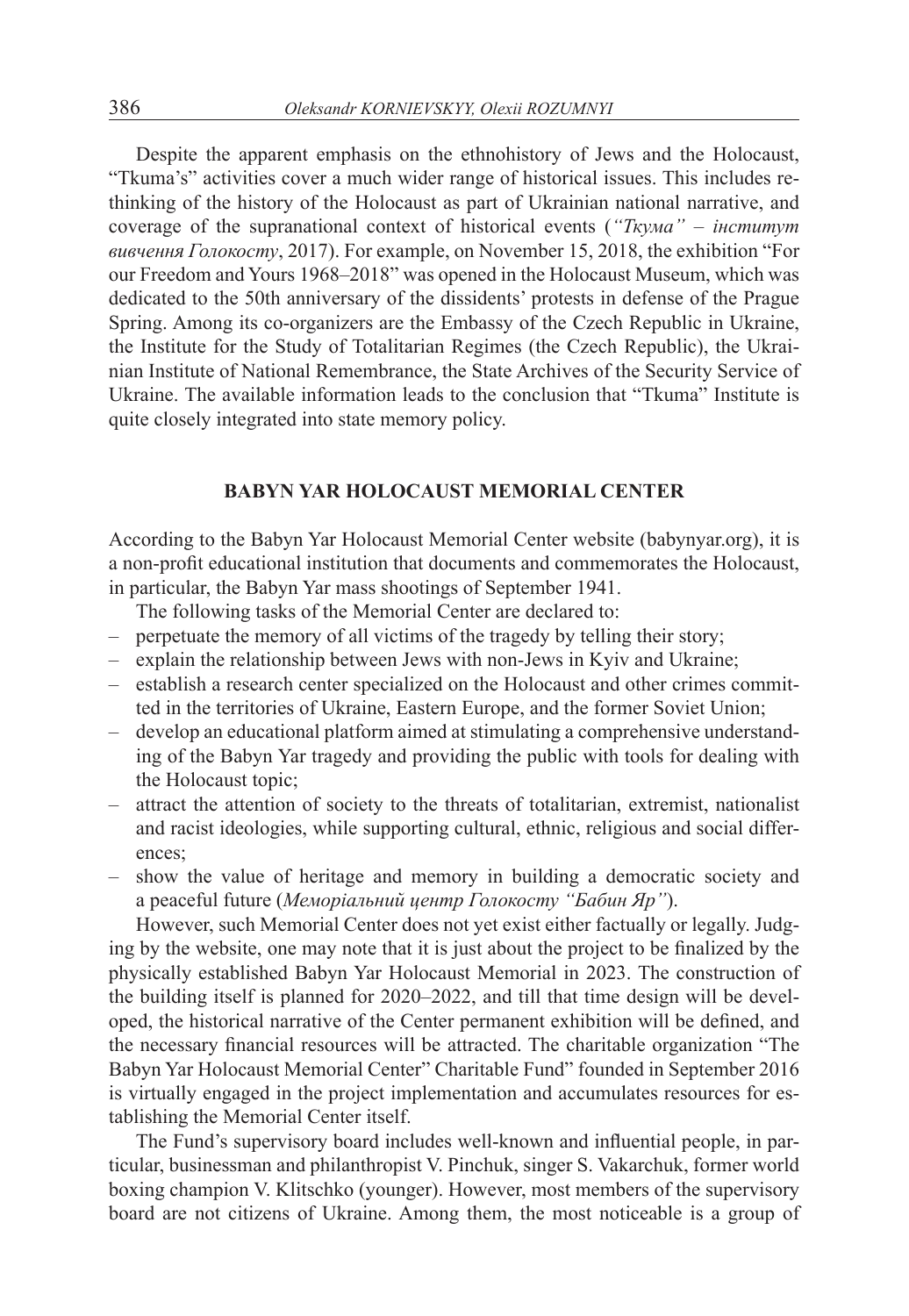large Russian businessmen of Jewish origin (born in Ukraine), including M. Friedman, G. Khan, and P. Fuks. According to one critic of the Fund's activities, the co-president of the Association of Jewish Organizations and Communities (Vaad) of Ukraine J. Zisels, these three persons are real project organizers, while the rest of the members of the supervisory board are rather "figureheads" (Зісельс, 2018). According to P. Fuks himself, apart from M. Friedman and G. Khan, the project is funded by V. Pinchuk. In total, about \$50 million is expected to be spent on the Fund's activities, but over time this amount may double (*Дороже денег*…, 2016).

It should be noted that the Fund's proposed concept of the Memorial Center and the basic historical narrative (*Базовий історичний наратив*…, 2018) caused criticism from many Ukrainian historians – the Holocaust researchers (*Музей "Бабин Яр". Відкритий лист-застереження*…, 2017) and well-known representatives of the Jewish community of Ukraine (See at: Зісельс, 2017, 2018). As stated in the open letter from 16 Ukrainian historians, they consider to be false an attempt to tie the Babyn Yar with the Holocaust only, ignoring other victims and other dramatic moments in its history. In their view, such an approach will only aggravate the war of memories that has been ongoing in the Babyn Yar for many years (*Музей "Бабин Яр". Відкритий лист-застереження*…, 2017). J. Zisels points out: "The very name "the Babyn Yar Holocaust Memorial Center" has a hidden contradiction. The Babyn Yar was only partly the Holocaust; it was "wider" than the Holocaust in this place. The Holocaust is limited to dealing only with Jewish and Romanian murders at that time. The rest is not included" (Зісельс, 2018). Historians A. Podolsky and V. Nakhmanovych also criticize the project for recreating the mental framework of the Soviet Union and the (post) colonial approach to the history of Ukraine (*Анатолій Подольський*…, 2017; *Віталій Нахманович*…, 2017).

However, despite criticism, the organizers of the project of the Babyn Yar Holocaust Memorial Center hold an active lobbying campaign at the highest Ukrainian and international level. In particular, on behalf of the Memorial Center, a thematic exhibition and conference in the European Parliament was held, as well as meetings with the Prime Minister of Ukraine, the President of Israel and the Minister under the Federal Chancellor of Germany were organized. Kyiv mayor V. Klitschko is an active supporter of the project (Кличко, 2018).

In March 2018, a memorandum of cooperation was signed between the Fund, the Ministry of Culture of Ukraine, the Ministry of Education and Science of Ukraine, the Kyiv City State Administration and the National Historical and Memorial Reserve "Babyn Yar" in order to create the Babyn Yar Holocaust Memorial Center in Kyiv. The text of the memorandum confirms the role of the Fund as the organizer of public deliberations on the purpose, the procedure of establishing and functioning of the Memorial Center, the organizer of thematic information, educational, scientific and cultural events, the organizer of the architectural contest for the project of the Memorial Center, the organizer of the development and approval of the project documentation, the construction contractor. The remaining signatories are identified as "contributing" or "participating" at different stages of the project implementation (*Меморандум про співпрацю*…, 2018).

In fact, the charitable organization acts as the organizer of establishing a memorial project of an exceptional, not only national, but also international significance, and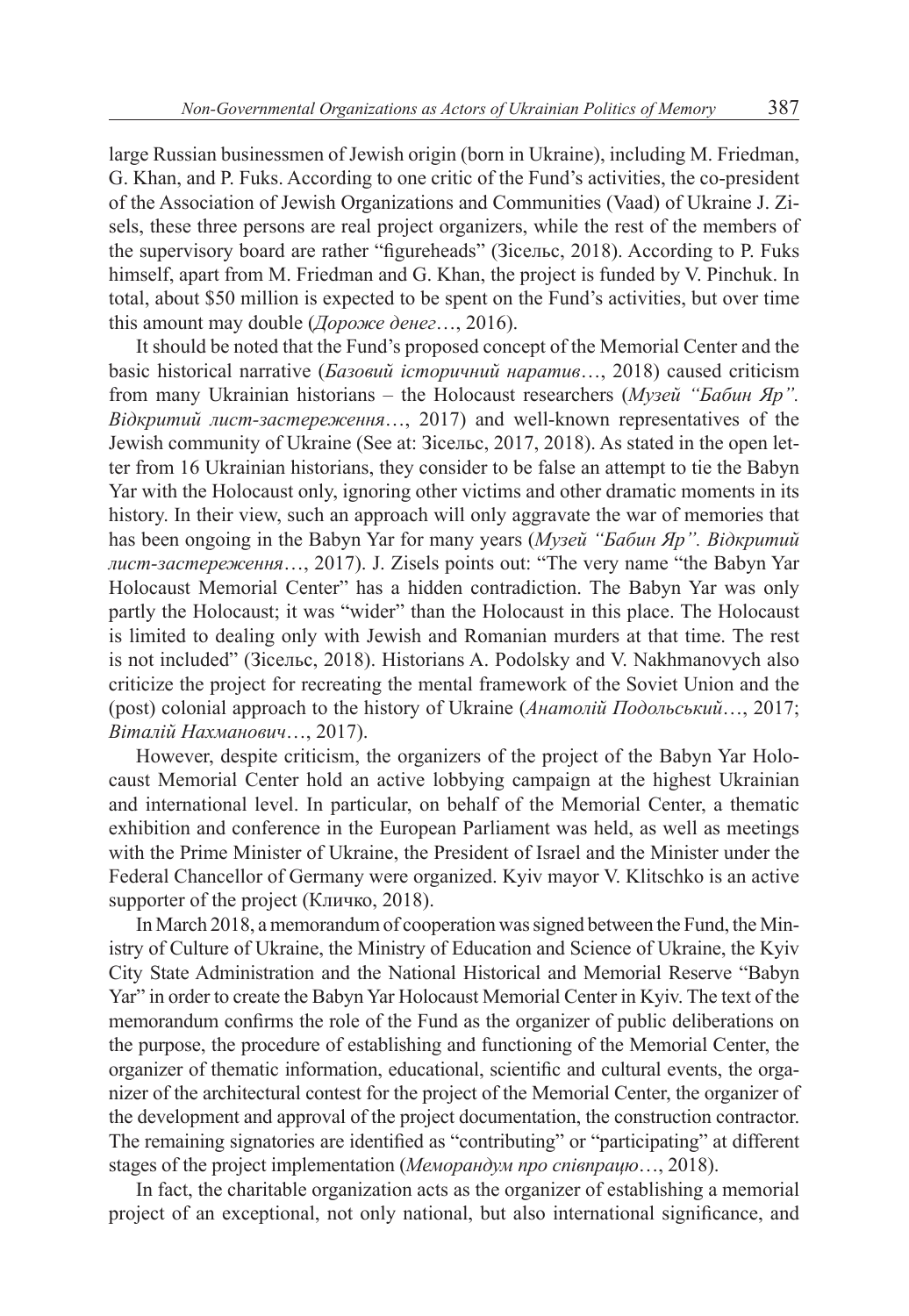receives passive assistance from a number of state institutions. We suppose that the cooperation with the latter was greatly facilitated by the lack of need for financial investments from the state or city budgets since the above-mentioned Fund assumed all expenses related to establishing the Babyn Yar Holocaust Memorial Center. To date, it has every chance to "outrank" and, in essence, to replace another state project that involves the creation of the Museum of the Babyn Yar victims. Despite the support of Vaad of Ukraine and a group of historians united around the Institute of History of the National Academy of Sciences of Ukraine, 27 million hryvnias of budget funds allocated to this project in 2017 were never used due to organizational and bureaucratic difficulties (Зісельс, 2018).

\* \* \*

In Ukraine, a number of non-governmental organizations, aimed at influencing the formation of the historical memory of society, exist and actively function. While studying them, one should not dwell solely on the analysis of formally registered NGOs that declare their historical, educational, or memorial protection, etc., as operating organizations may have another status (for example, a charitable organization). These organizations should not be considered atomistically, but rather as a kind of nodes in the network of social and financial ties. Only taking into account these links can we assess the actual and potential influence of a particular organization.

The methods of the activities of NGOs – actors of the politics of memory can be divided into two types: 1) direct influence on the formation of historical memory of society through holding information campaigns, exhibitions, and other educational activities, as well as through establishing museums, archives, publishing activities; 2) interaction with state institutions responsible for implementing memory policy (establishing cooperation, providing state support to their own projects or incorporating their representatives into relevant state structures).

For this reason, it is expedient for researchers to view such organizations as "pressure groups," which achieve their goals through public campaigns affecting public opinion and lobbying. Important factors that determine the potential of such "pressure groups" are the availability of sponsors with significant financial capabilities and/or lobbyists in government agencies and institutions that are part of the state memory policy infrastructure.

#### **REFERENCES**

Atteslander P. (2008), *Methodenderempirischen Sozialforschung*, Erich Schmidt Verlag, Berlin.

- Lijphart A. (1971) *Comparative Politics and the Comparative Method*, "American Political Science Review", Vol. 65.
- Ragin C. (1992), *Introduction: Casesof "Whatis A Case?"*, in: *Whatis A Case?: Exploringthe Foundationsof Social Inquiry*, (eds.) Ch. Ragin, H. Becker, Cambridge University Press, Cambridge.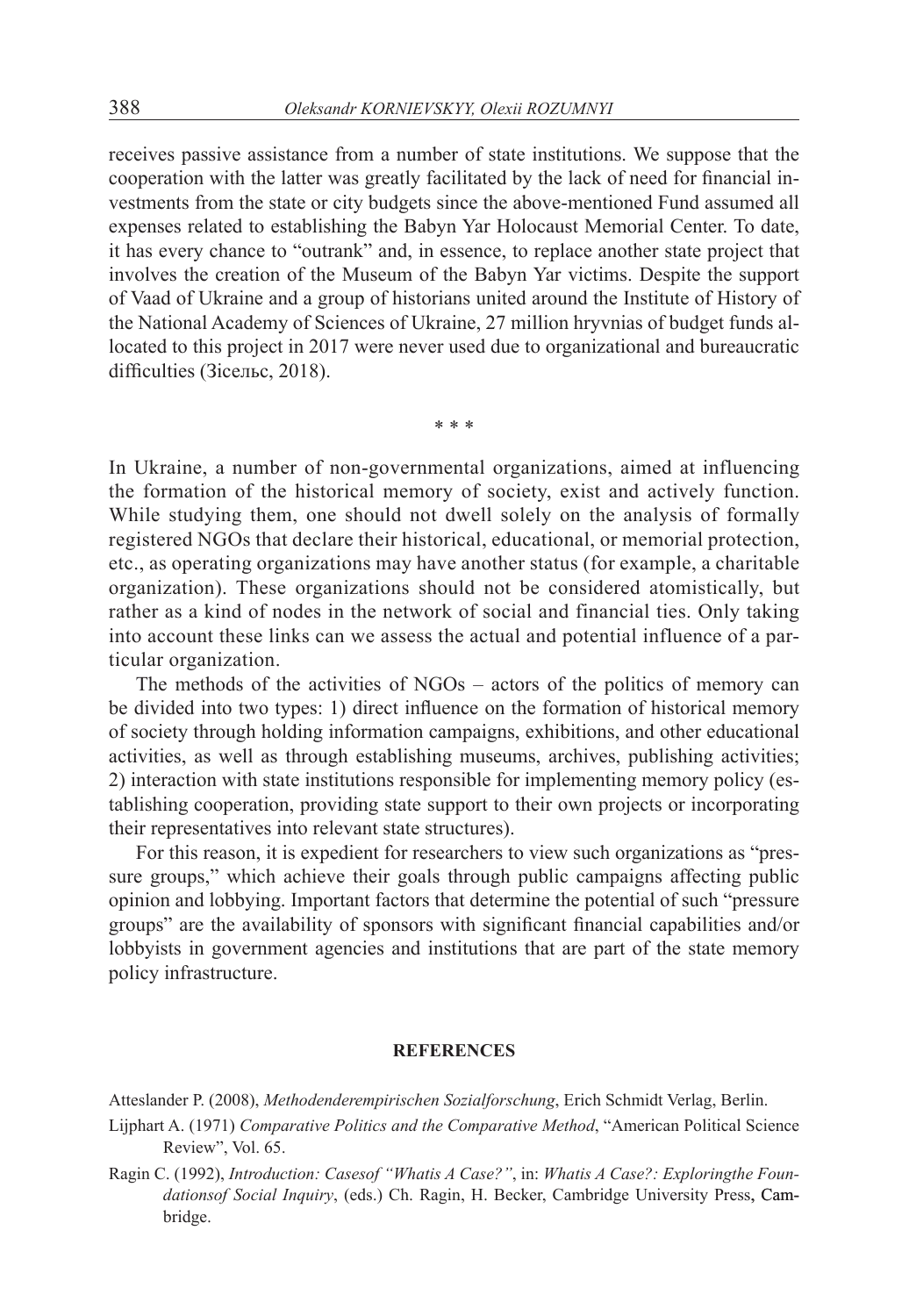- *100 richest Ukrainians ranking sees 20 new millionaires*, https://www.kyivpost.com/ukrainepolitics/100-richest-ukrainians-ranking-sees-20-new-millionaires.html (27.10.2019).
- *Анатолій Подольський: Ми маємо виховати в собі культуру відповідальності за пам'ять про наше минуле*, "День", https://day.kyiv.ua/uk/article/cuspilstvo/babyn-yar-ta-postkolonialnyy-pidhid (15.08.2017).
- Арабаджиєв Д. (2015), *Метод кейс-стаді в сучасній політичній науці*, "Освіта регіону", No. 2.
- *Архів СБУ очолив новий директор*, "Історична правда", http://www.istpravda.com.ua/short/ 2016/01/5/148852/ (5.01.2016).
- Бабка В. (2014), *Політика пам'яті: спроба теоретичного синтезу, моделі впровадження та роль у перехідному суспільстві*, "Наукові записки Інституту політичних і етнонаціональних досліджень ім. І.Ф. Кураса НАН України", No. 6 (74).
- *Базовий історичний наратив Меморіального центру Голокосту "Бабин Яр"*, http://api.babiyar.org/uploads/files/fund/258303195689d66c2dc47ce660dda0e5.pdf (1.10.2018).
- Венгринюк Л. Я. (2013), *Громадські організації у сфері політики пам'яті: регіональний вимір (порівняльний аналіз Івано-Франківської, Львівської та Тернопільської областей)*, "Прикарпатський вісник НТШ", No. 3.
- *Віталій Нахманович: Українська держава в особі Президента України має взяти на себе реальну відповідальність за комплексне розв'язання проблеми довкола Меморіалу Голокосту*, "День", https://day.kyiv.ua/uk/article/den-planety-svitovi-dyskusiyi/babyn-yaryak-placdarm-dlya-russkogo-myra (7.08.2017).
- Волянюк О. (2009), *Громадські формування в галузі політики пам'яті сучасної України*, "Освіта регіону", No. 3.
- Волянюк О. (2013), *Суспільна пам'ять і політика: Мистецтво можливого*, Київ.
- *Вятрович Владимир. Председатель Украинского института национальной памяти*, "Досье", https://file.liga.net/persons/vyatrovich-vladimir (27.04.2017).
- *Дорожеденег. Каким будет меморіал Бабий Яр и почему он нужен не только Киеву*, "Фокус", https://focus.ua/ukraine/358482/ (9.10.2016).
- *Електронний архів українського визвольного руху*, http://avr.org.ua/ (27.10.2019).
- *Енциклопедія історії України: У 10 томах* (2013), (eds.) В. А. Смолій etc., Наукова Думка, Vol. 10, Київ.
- Зісельс Й. (2017), *Роль комунізму. Виступ на обговоренні наративу Меморіалу "Бабин Яр"*, "Історична правда", http://www.istpravda.com.ua/columns/2017/12/4/151559/ (4.12.2017).
- Зісельс Й. (2018) *Що відбувається довкола Бабиного Яру сьогодні?*, "Історична правда", http:// www.istpravda.com.ua/columns/2018/09/3/152870/ (3.09.2018).
- Кличко В. (2018) *Чому я підтримую проект Меморіального центру Голокосту "Бабин Яр"?*, "Меморіальний центр Голокосту «Бабин Яр»", http://babiyar.org/byhmc-news/posts/ news/vitalij-klicko-comu-a-pidtrimuu-proekt-memorialnogo-centru-golokostu-babin-ar (27.07.2018).
- *Культурно-деловой центр "Менора"*, http://menorah-center.com/about/ (27.10.2019).
- *Меморандум про співпрацю з метою створення на території м. Київ Меморіального центру Голокосту "Бабин Яр"*, "Меморіальний центр Голокосту «Бабин Яр»", http://api. babiyar.org/uploads/files/fund/f9219c68b071a4af72a72e8046aa3dea.pdf (16.04.2018).
- *Меморіальний центр Голокосту "Бабин Яр"*, http://babiyar.org/byhmc/about (27.10.2018).
- Мінк Ж. (2009), *Геополітика, примирення та ігри з минулим: на шляху до нової пояснювальної парадигми колективної пам'яті*, "Україна модерна (Пам`ять як поле змагань)", Vol. 15 (4).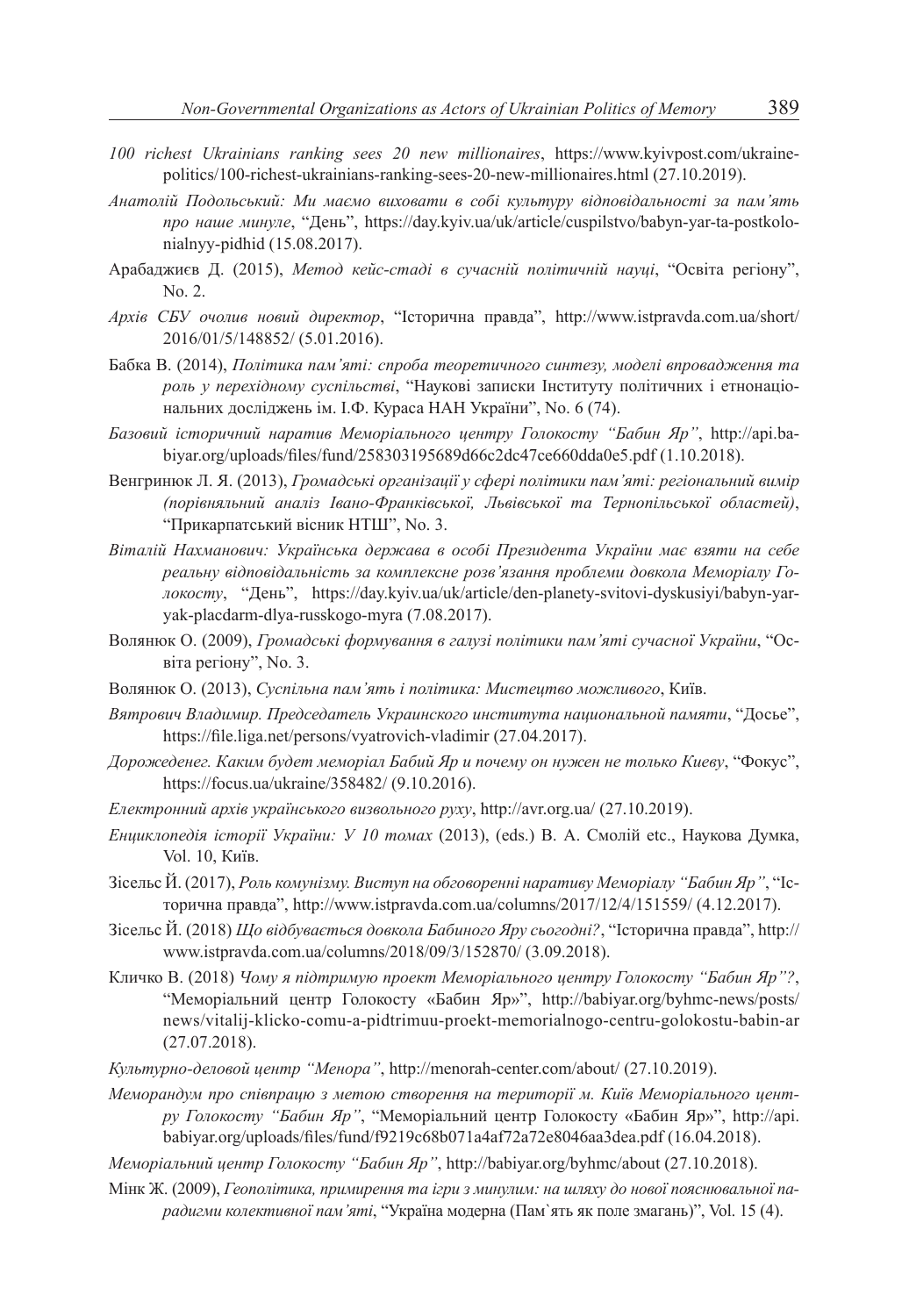- *Музей "Бабин Яр". Відкритий лист-застереження українських істориків*, "Історична правда", http://www.istpravda.com.ua/articles/2017/03/28/149652/ (28.03.2017).
- Опалько Ю. В. (2009), *Взаємодія громадських організацій з органами влади у реалізації державної політики пам'яті*, "Стратегічні пріоритети", No. 3.
- *Політика національної пам'яті*, https://rpr.org.ua/groups-rpr/17polityka-natsionalnoji-pam-yati/ (27.10.2019).
- *Політична енциклопедія* (2012), (eds.) Ю. Левенець, Ю. Шаповал etc., Парламентське видавництво, Київ.
- Пришко О. В., Щупак І. Я. (2013), *Суспільні інститути як майданчик для освітньої та виховної діяльності*, http://virtkafedra.ucoz.ua/el\_gurnal/pages/vyp11/3/Prishko-Shupak.pdf (27.10.2019).
- *Український інститут національної пам'яті*, http://www.memory.gov.ua/ (27.10.2019).
- *"Ткума" інститут вивчення Голокосту*, "Ukrainian Jewish Encounter", https://ukrainian jewishencounter.org/uk/ткума-інститут-вивчення-голокост/ (23.11.2017).
- *ЦДВР*, "Національний музей-меморіал жертв окупаційних режимів", http://www.lonckoho.lviv. ua/muzej/tsdvr (27.10.2019).
- *Центр досліджень визвольного руху обрав нове керівництво та визначив напрями подальшого розвитку*, "Наукове життя", http://dspace.nbuv.gov.ua/bit-stream/handle/123456789/ 65384/13-Tsentr.pdf?sequence=1 (1.04.2008).
- *Центр досліджень визвольного руху обрав нове керівництво*, "Націоналістичний портал", http://ukrnationalism.com/news/nationalist-movement/226-tsentr-doslidzhen-vyzvolnohorukhu-obrav-nove-kerivnytstvo.html (5.01.2014).
- *Центр досліджень визвольного руху*, http://www.cdvr.org.ua/ (27.10.2019).
- Чупрій Л. (2009), *Роль громадських організацій у формуванні історичної пам'яті українського народу*, http://old.niss.gov.ua/monitor/Juli2009/32.htm (27.10.2019).
- Яковлєв М. В. (2011), *Застосування кейс-стаді як методу політичних досліджень: спроба типологізації*, "Наукові записки НаУКМА", Vol. 121.

#### **ABSTRACT**

The article investigates the role of non-governmental organizations as subjects (actors) of Ukrainian politics of memory, as well as the mechanisms used by them to influence the formation of the historical memory of Ukrainian society. The authors resort to comparative qualitative research, using an empirical-interpretative version of the method of studying specific cases (case study). The objects of analysis are: the Center for the Study of the Liberation Movement, "Tkuma" Ukrainian Institute for Holocaust Studies, and the Babyn Yar Holocaust Memorial Center. The results of the study indicate that NGOs are actively influencing the process of forming the historical memory of Ukrainian society. Methods of such influence can be both direct (through various educational activities) and indirect (through interaction with state institutions responsible for the implementation of national memory policy). The effectiveness of this influence is determined by such important factors as the availability of sponsors with significant financial means and/or lobbyists in government agencies and institutions that are part of the state memory policy infrastructure.

**Keywords:** non-governmental organizations, politics of memory, memory policy, Ukraine